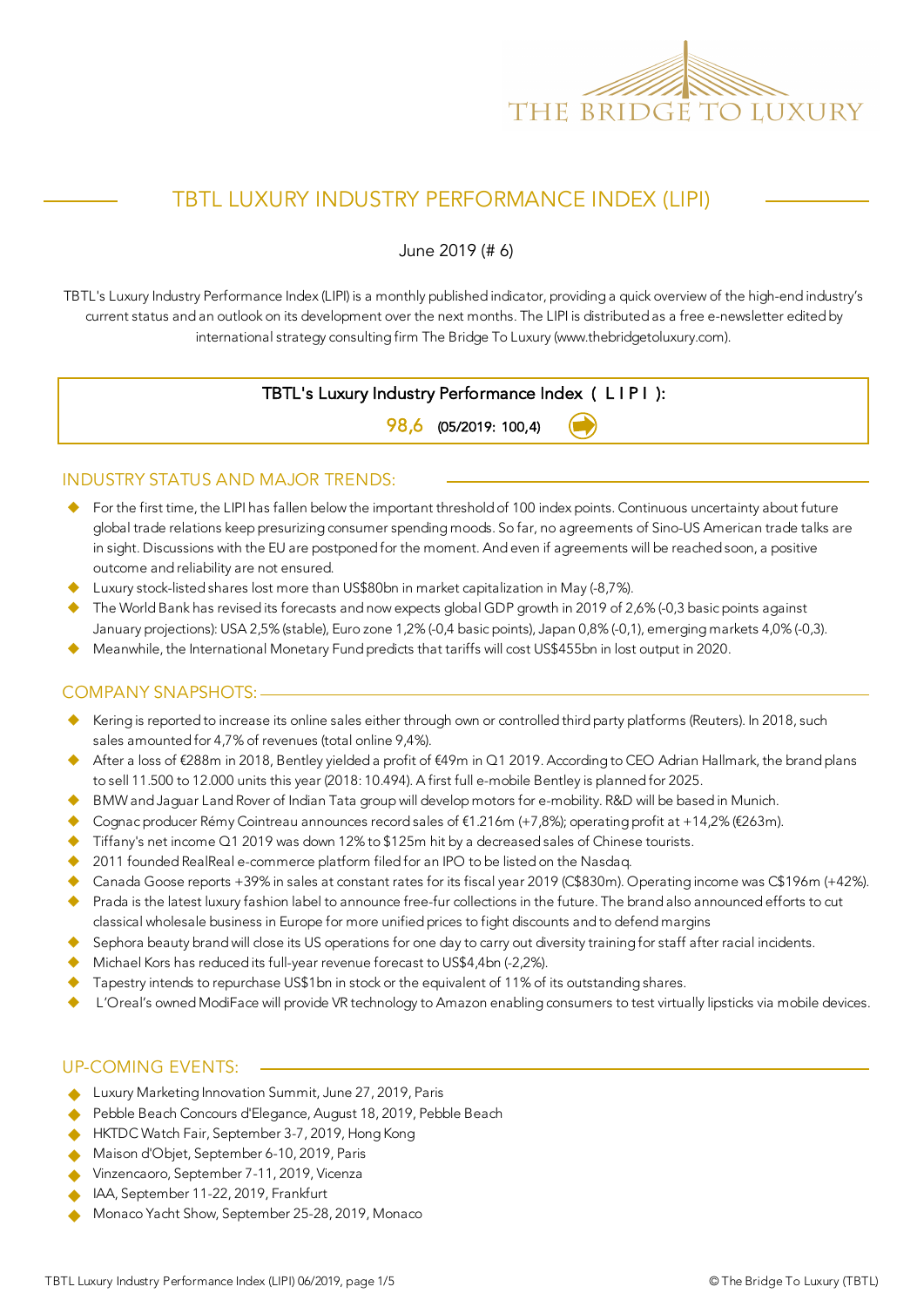

# TBTL LUXURY INDUSTRY PERFORMANCE INDEX (06/2019)

Company | MoM | YoY | 5Y-o-5Y | CAGR 5Y | Category Hermès -5,2% -1,5% 128,8% 18,0% Luxury group Kering 11,6% -4,8% 209,2% 25,3% Luxury group<br>14,0% 157,4% 20,8% Luxury group -3,0% 14,0% 157,4% 20,8% Luxury group -3,0% 14,0% 157,4% 20,8% Luxury group Chow Tai Fook -20,1% -35,3% -20,1% -4,4% Watches & Jewelry Citychamp 2,3% 7,9% 81,6% 12,7% Watches & Jewelry Hengdeli -7,3% -3,8% -59,1% -16,4% Watches & Jewelry Lao Feng Xiang -8,0% 3,9% 85,1% 13,1% Watches & Jewelry Movado -27,7% -47,5% -32,7% -7,6% Watches & Jewelry Richemont -1,0% -18,4% -21,8% -4,8% Watches & Jewelry Swatch Group -19,1% -47,4% -52,4% -13,8% Watches & Jewelry Tiffany -17,4% -31,9% -10,4% -2,2% Watches & Jewelry Hugo Boss -16,2% -32,2% -50,0% -13,0% Fashion Burberry -16,0% -18,1% 10,6% 2,0% Fashion Brunello Cucinelli -13,0% -17,8% 49,6% 8,4% Fashion Ferragamo -7,6% -24,5% -16,4% -3,5% Fashion Capri (Michael Kors) -26,3% -43,4% -65,6% -19,2% Fashion Ralph Lauren -20,1% -21,9% -31,5% -7,3% Fashion Moncler -9,8% -16,0% 146,6% 19,8% Fashion Mulberry -1,9% -63,9% -60,8% -17,1% Fashion Prada -0,7% -46,7% -62,1% -17,6% Fashion Tapestry (Coach) -11,5% -34,7% -29,8% -6,8% Fashion Tod's -0,6% -22,2% -56,4% -15,3% Fashion Estée Lauder -6,3% 7,8% 110,2% 16,0% Skin care Shiseido -10,2% -9,2% 357,8% 35,6% Skin care -10,2% -9,2% BMW -18,3% -27,4% -32,7% -7,6% Cars Ferrari 5,7% 14,4% - - - - Cars Porsche -9,8% -11,6% -28,8% -6,6% Cars -0,6% -0,11,6% -0,11,6% -0,11,6% -0,11,6% -0,11,6% -0,11,6% -0,11,6% -0 Marriott -8,5% -7,8% 102,6% 15,2% Travel Norweg. Cruises -3,0% 4,5% 62,1% 10,1% Travel Luxottica -4,9% -11,8% 33,9% 6,0% Eyewear Safilo 3,8% -63,8% -90,7% -37,9% Eyewear -90,7% -39,9% -90,7% Sotheby's -20,1% -38,5% -14,6% -3,1% Auctions S&P Global Luxury Ind. 4,4% -12,2% 1,1% 1,4% Index (80 companies) MoM CAGR 5Y

(A) Development share prices in the luxury industry (in %)

Sources: Reuters (monthly average), S&P

## TBTL LUXURY INDUSTRY PERFORMANCE INDEX (06/2019)

#### (B) Development selective industry indexes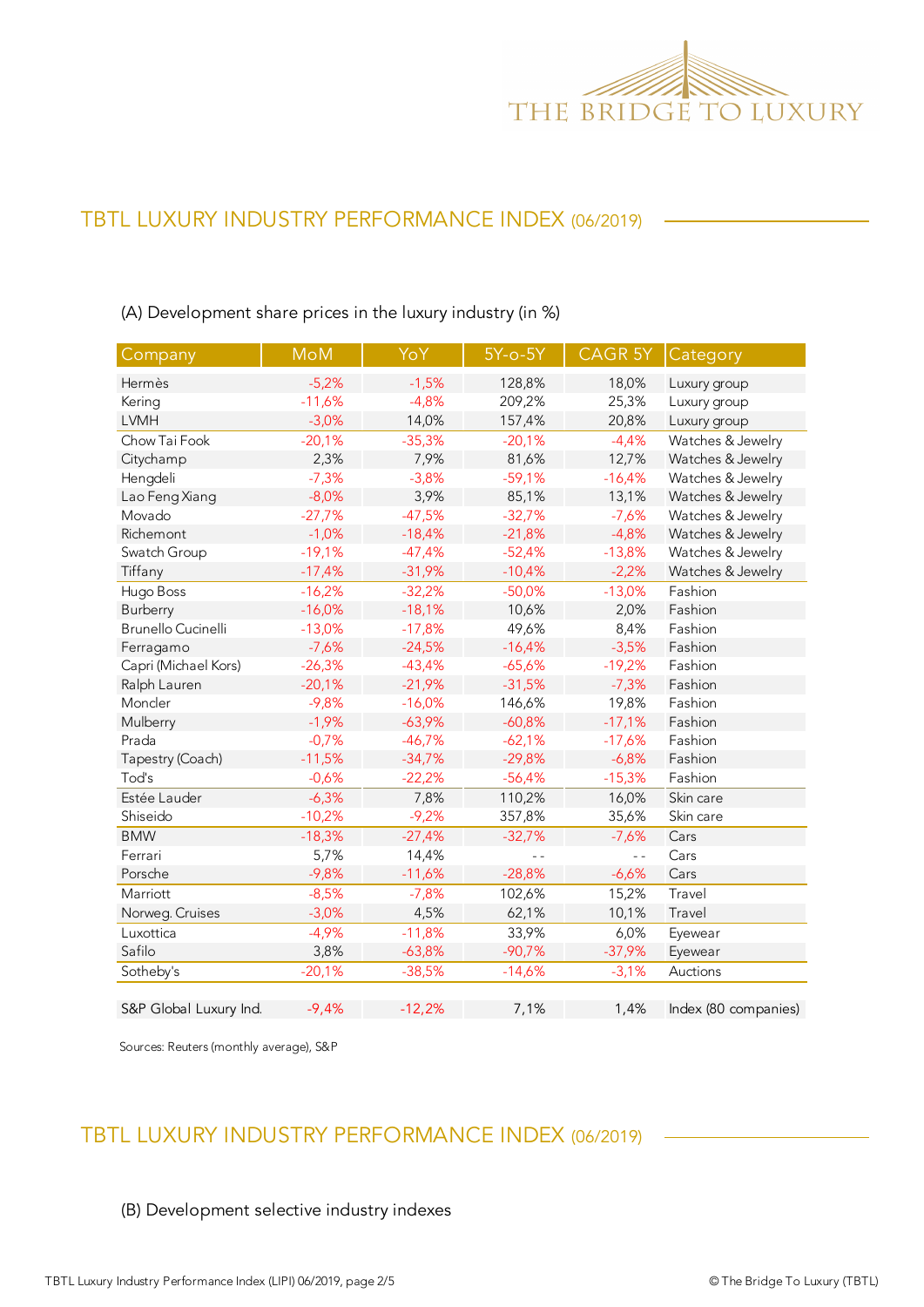

### (B1) Luxury cars: Quarterly growth rates (units sold in %) Q1 2019

| Company            | roll. $4Qs$ | $5Y$ -o- $5Y$ | <b>CAGR 5Y</b> |
|--------------------|-------------|---------------|----------------|
| Mercedes-Benz Cars | $-2,3%$     | 30,7%         | 5,5%           |
| <b>BMW</b>         | 1,2%        | 15,9%         | 3,0%           |
| Rolls-Royce        | 31,1%       | 14,2%         | 2,7%           |
| Audi               | $-6.4%$     | 1,7%          | 0,3%           |
| Bentley            | $-3.1%$     | $-0.9%$       | $-0,2%$        |
| Lamborghini        | 67,5%       | 129,4%        | 18,1%          |
| Porsche            | $-0,7%$     | 22,8%         | 4,2%           |
| Bugatti            | $-8,1%$     | 68,1%         | 10,9%          |
| Ferrari            | 8,6%        | 28,6%         | 5,2%           |
| A                  | $-2.4%$     | 16,3%         | 3,1%           |

Source: company reports and press releases

### (B2) Swiss watch exports growth rates (value in %)

| <b>Price Category</b>           | roll. 12 M | $5Y$ -o- $5Y$ | CAGR <sub>5Y</sub> |
|---------------------------------|------------|---------------|--------------------|
| Export value 0-200 CHF/unit     | $-9,2%$    | $-30.6%$      | $-7.0%$            |
| Export value 201-500 CHF/unit   | $-6.7\%$   | $-17.7\%$     | $-3.8%$            |
| Export value 501-3.000 CHF/unit | $0,5%$ #   | 3.6%          | 0,7%               |
| Export value > 3.000 CHF/unit   | 6.7%       | $-3.1%$       | $-0.6%$            |
| ΑII                             | 3.5%       | -4.5%         | $-1.2\%$           |

Source: Swiss Watch Federation

### (B3) Current production of superyachts

| number of superyachts | 33C | 6L |
|-----------------------|-----|----|

Source: Global Order Book, 2019, Boat International Media

#### (B4) Precious metals and diamonds (growth in %)

| Metal    | MoM      | Yo Y     | 5 Years  | <b>CAGR 5Y</b> |
|----------|----------|----------|----------|----------------|
| Gold     | 0.8%     | $-0.8%$  | $-2.1%$  | $-0.4%$        |
| Silver   | $-2.7\%$ | $-11.6%$ | $-27.0%$ | $-6,1%$        |
| Diamonds | $-0.3%$  | $-0.5%$  | $-8.3\%$ | $-1,7%$        |

Sources: Macrotrends (monthly quotes); IDEX

## TBTL LUXURY INDUSTRY PERFORMANCE INDEX (06/2019)

### (B5) Fine wines

|            |      |       | $-1$<br>∕-∩-ל            |      |
|------------|------|-------|--------------------------|------|
| Fine wines | 9,0% | ,O /o | ,3%<br>$\mathbf{A}$<br>ັ | 5,6% |

Source: Li-ex 500 wine index (per previous month)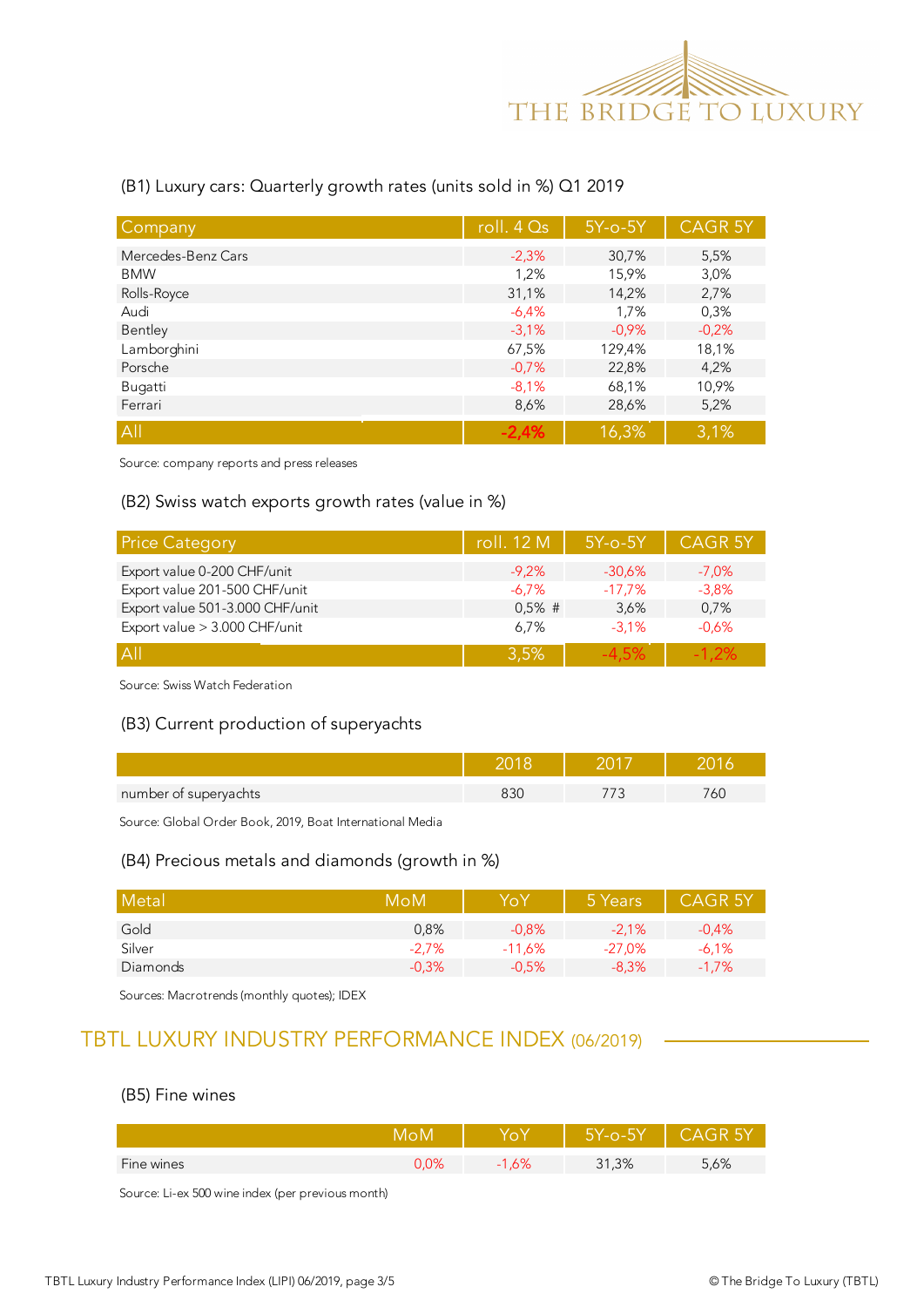

| Country                                                              | 2016    | 2017 | 2018 | 2019E | 2024E |
|----------------------------------------------------------------------|---------|------|------|-------|-------|
| <b>USA</b>                                                           | 1,7%    | 2,4% | 2,2% | 1,8%  | 1,6%  |
| $\bullet$<br><b>Brazil</b>                                           | $-3,3%$ | 1,1% | 1,1% | 2,1%  | 2,2%  |
| $\bullet$<br>Japan                                                   | 0,6%    | 1,9% | 0,8% | 1,0%  | 0,5%  |
| China                                                                | 6,7%    | 6,9% | 6,6% | 6,3%  | 5,5%  |
| $\mathcal{L}_{\mathcal{R}}^{\mathcal{S}_{\mathcal{R}}}$<br>Hong Kong | 2,2%    | 3,8% | 3,0% | 2,7%  | 3,0%  |
| $\bullet$<br>India                                                   | 8,2%    | 7,2% | 7,1% | 7,3%  | 7,7%  |
| Е<br><b>UAE</b>                                                      | 3,0%    | 0,8% | 1,7% | 2,8%  | 2,7%  |
| Russia                                                               | 0,3%    | 1,6% | 2,3% | 1,6%  | 1,6%  |
| France                                                               | 1,2%    | 2,2% | 1,5% | 1,3%  | 1,5%  |
| Germany                                                              | 2,2%    | 2,5% | 1,5% | 0,8%  | 1,2%  |
| Italy                                                                | 1,1%    | 1,6% | 0,9% | 0,1%  | 0,6%  |
| Spain<br>$\langle \hat{\mathbf{x}} \rangle$ .                        | 3,2%    | 3,0% | 2,1% | 2,2%  | 1,6%  |
| $\div$<br>Switzerland                                                | 1,6%    | 1,7% | 2,5% | 1,1%  | 1,6%  |
| $\frac{N}{N}$<br>Great Britain                                       | 1,8%    | 1,8% | 1,4% | 1,2%  | 1,6%  |
| World<br>₩                                                           | 3,4%    | 3,8% | 3,6% | 3,3%  | 3,7%  |

### (C) GDP annual growth rate (in %)

Source: IMF, 04.2019

#### (D) Currencies exchange rates: the Euro's performance (change in %)

| Currency        |               | 1 Month | 6 Months | 12 Months |
|-----------------|---------------|---------|----------|-----------|
| US <sub>5</sub> | ▀             | $-0.5%$ | $-1,3%$  | $-4,3%$   |
| <b>BRL</b>      | $\bullet$     | $-0,5%$ | 0,1%     | 0,3%      |
| <b>CNY</b>      |               | 2,0%    | $-2.0%$  | 2,9%      |
| HK\$            | $\frac{1}{2}$ | $-0,6%$ | $-1,1%$  | $-4,5%$   |
| <b>JPY</b>      |               | $-3,3%$ | $-5,8%$  | $-5,3%$   |
| <b>INR</b>      | $\bullet$     | $-0,4%$ | $-1,2%$  | $-0,6%$   |
| <b>RUB</b>      |               | $-0.5%$ | $-4,9%$  | $-0,7%$   |
| <b>CHF</b>      | ٠             | $-1,7%$ | $-0,7%$  | $-2,7%$   |
| <b>GBP</b>      | NZ            | 2,5%    | $-0,7%$  | 0,4%      |

Source: Oanda, per first of month

# TBTL LUXURY INDUSTRY PERFORMANCE INDEX (06/2019)

this monitor. TBTL appreciates any suggestion for additional performance indicators of the luxury industry to be incorporated into

### ABOUT US

The Bridge To Luxury (TBTL) is an international strategy consultancy firm, focusing exclusively on high-end brands, products and services. TBTL and its global network support owners, management and investors on luxury related topics: market assessments and research, strategy and branding, product development, communications including social media, distribution and internationalization, organization and restructuring, business modelling and evaluation, m&a.

### CONTACT DETAILS